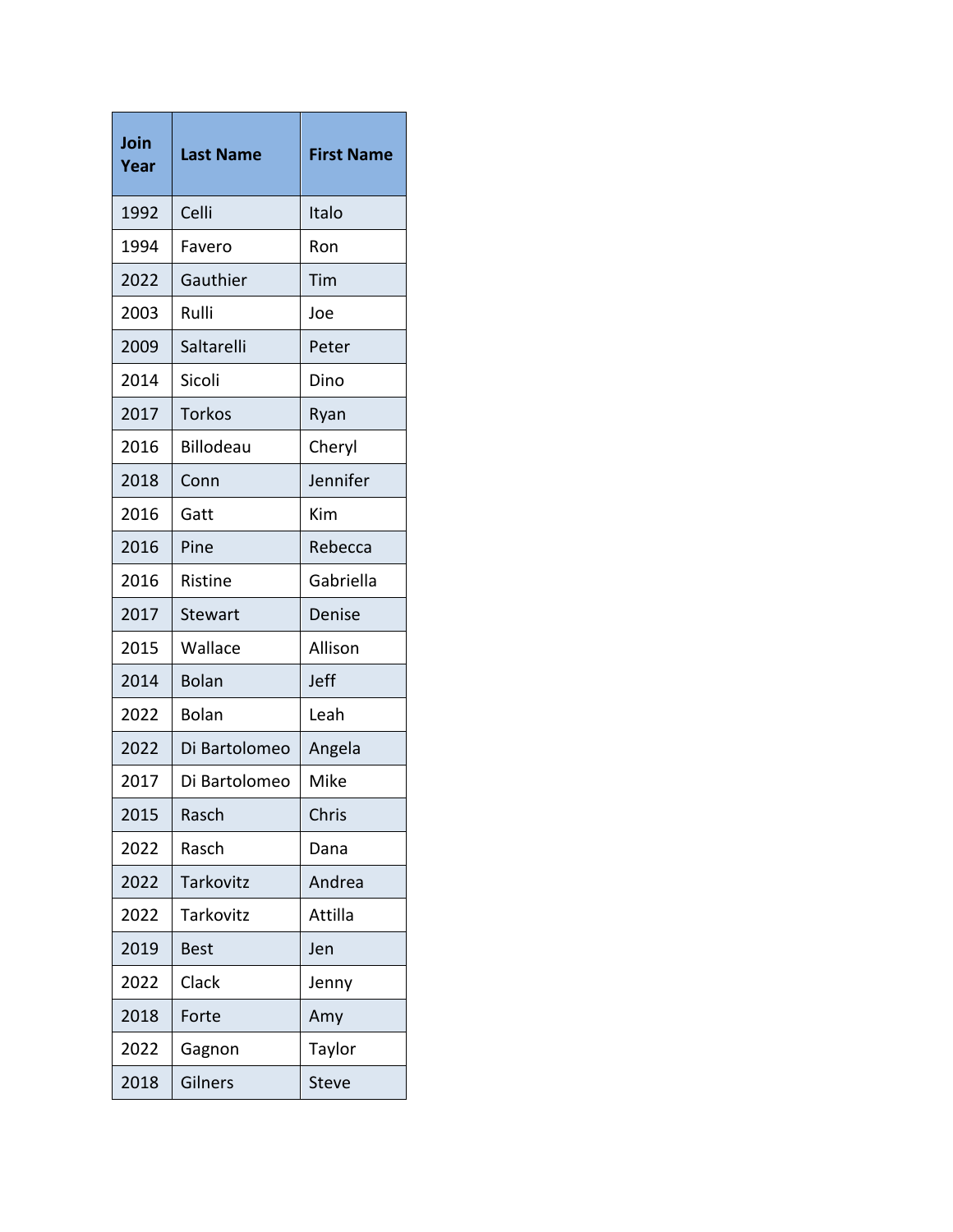| 2022 | Goss           | Helecia      |
|------|----------------|--------------|
| 2018 | Gravelle       | Jamie        |
| 2022 | Morrison       | Cameron      |
| 2015 | Forte          | <b>Steve</b> |
| 2003 | Marinelli      | Domenic      |
| 2022 | Muscat         | Joshua       |
| 2019 | Muscat         | Mike         |
| 1997 | Pietrelli      | Gary         |
| 1993 | Pietrelli      | Tim          |
| 2016 | Rizzo          | Joe          |
| 1993 | Sardella       | Liberato     |
| 2015 | Campbell       | Barb         |
| 2015 | Henderson      | Anne         |
| 2015 | Ker            | Sharon       |
| 2015 | Kramer         | Sue          |
| 2015 | Thorpe         | Debbie       |
| 2015 | Upton          | Shelly       |
| 2018 | Wright         | Karen        |
| 2014 | Beauregard     | Clairisse    |
| 2013 | <b>Buck</b>    | Aline        |
| 2008 | Miani          | Ida          |
| 1996 | Pietrelli      | Mary         |
| 1997 | Principi       | Paola        |
| 1997 | Rizzo          | Maria        |
| 1992 | Smarrella      | Linda        |
| 2014 | <b>Barette</b> | Lisa         |
| 2015 | Brown          | Maureen      |
| 2015 | <b>Bruyere</b> | Carole       |
| 2017 | Cuda           | Shirley      |
| 2022 | Gentile        | Tina         |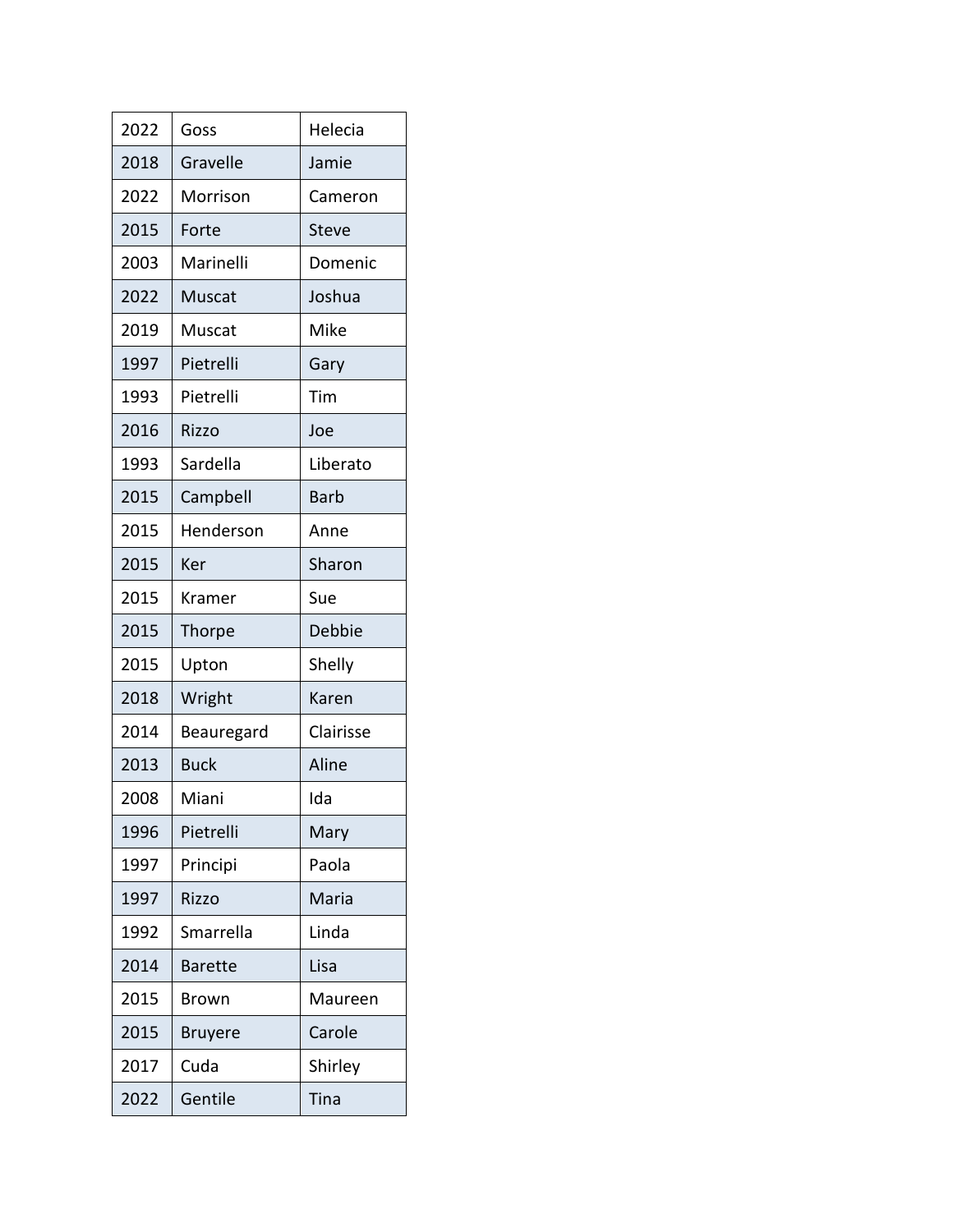| 2018 | Mastromanni   | Louise       |
|------|---------------|--------------|
| 2022 | Pickergill    | Monica       |
| 2019 | Sciarra       | Grace        |
| 2022 | Converset     | Amy          |
| 2022 | Ebejer        | Terry        |
| 2015 | Monds         | April        |
| 2022 | Monds         | Mathew       |
| 2022 | Seymour       | Sarah        |
| 2022 | Whitehead     | ?            |
| 2019 | Lacharity     | Mike         |
| 2017 | Lochhead      | Mike         |
| 2022 | McNay         | Jamie        |
| 2014 | McNay         | Jim          |
| 2014 | Morrison      | <b>Brent</b> |
| 2014 | Teal          | Bill         |
| 2015 | Weaving       | Don          |
| 2014 | Yalowica      | John         |
| 2022 | <b>Butler</b> | Geoff        |
| 2019 | Cleveland     | Ed           |
| 2022 | Cook          | Tom          |
| 2013 | D'Onofrio     | <b>Nick</b>  |
| 2010 | D'Onofrio     | Tim          |
| 2022 | Fletcher      | Mike         |
| 2019 | MacCulloch    | Devon        |
| 2010 | Rabski        | Ted          |
| 2017 | D'Uva         | <b>Nick</b>  |
| 2013 | Steele        | Bill         |
| 2015 | Foresi        | Len          |
| 2014 | Grano         | Tony         |
| 2014 | Mancino       | Anthony      |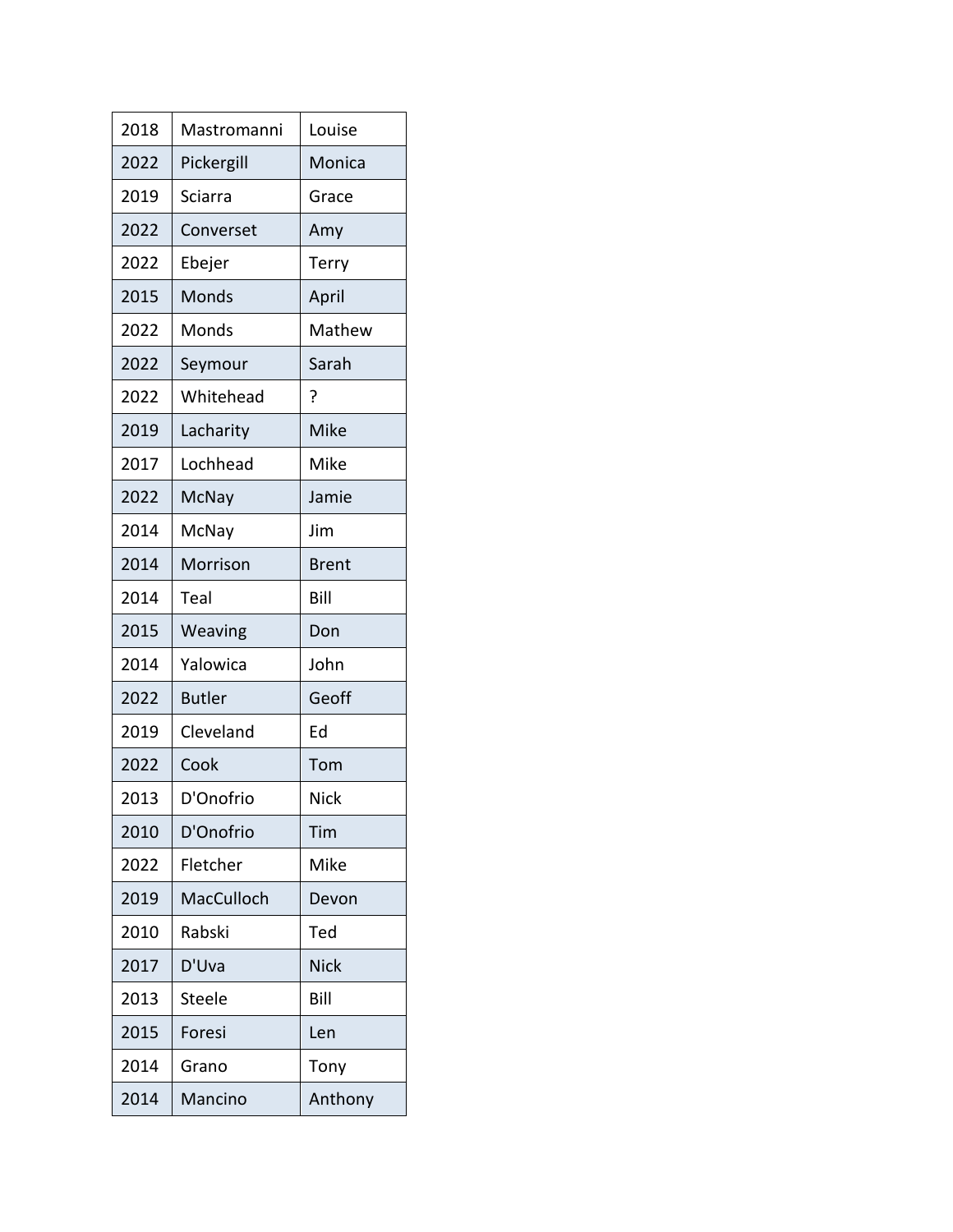| 2014 | Sieber         | Mike      |
|------|----------------|-----------|
| 2013 | <b>Beck</b>    | Pam       |
| 2019 | Bielby         | Sue       |
| 2022 | Dawn           | Sherri    |
| 2013 | Kadar          | Ann       |
| 2016 | Monds          | Elana     |
| 2013 | Rowe           | Sandra    |
| 2022 | Tallman        | Eva       |
| 2016 | Coers          | Corey     |
| 2008 | Milinkovic     | Mike      |
| 2015 | Romanyk        | Jagger    |
| 2014 | Romanyk        | Justin    |
| 2014 | Romanyk        | Randy     |
| 1994 | Couloigner     | Albert    |
| 2000 | Couloigner     | John      |
| 2013 | <b>Ditizio</b> | Mike      |
| 2022 | Lampman        | Doug      |
| 2010 | Skrubbeltrang  | Glenn     |
| 2022 | Spada          | Con       |
| 2014 | Andrew         | Stephanie |
| 2013 | Cooper         | Sharon    |
| 2014 | Dickson        | Andrea    |
| 2022 | Fournier       | Lise-Anne |
| 2014 | Langstaff      | Sheila    |
| 2014 | Macallister    | Carol     |
| 2014 | Van Ruyven     | Mary      |
| 2013 | Caperchione    | Ralph     |
| 2013 | Cutler         | Bill      |
| 2013 | Di Francesco   | Vince     |
| 2014 | Hornby         | Don       |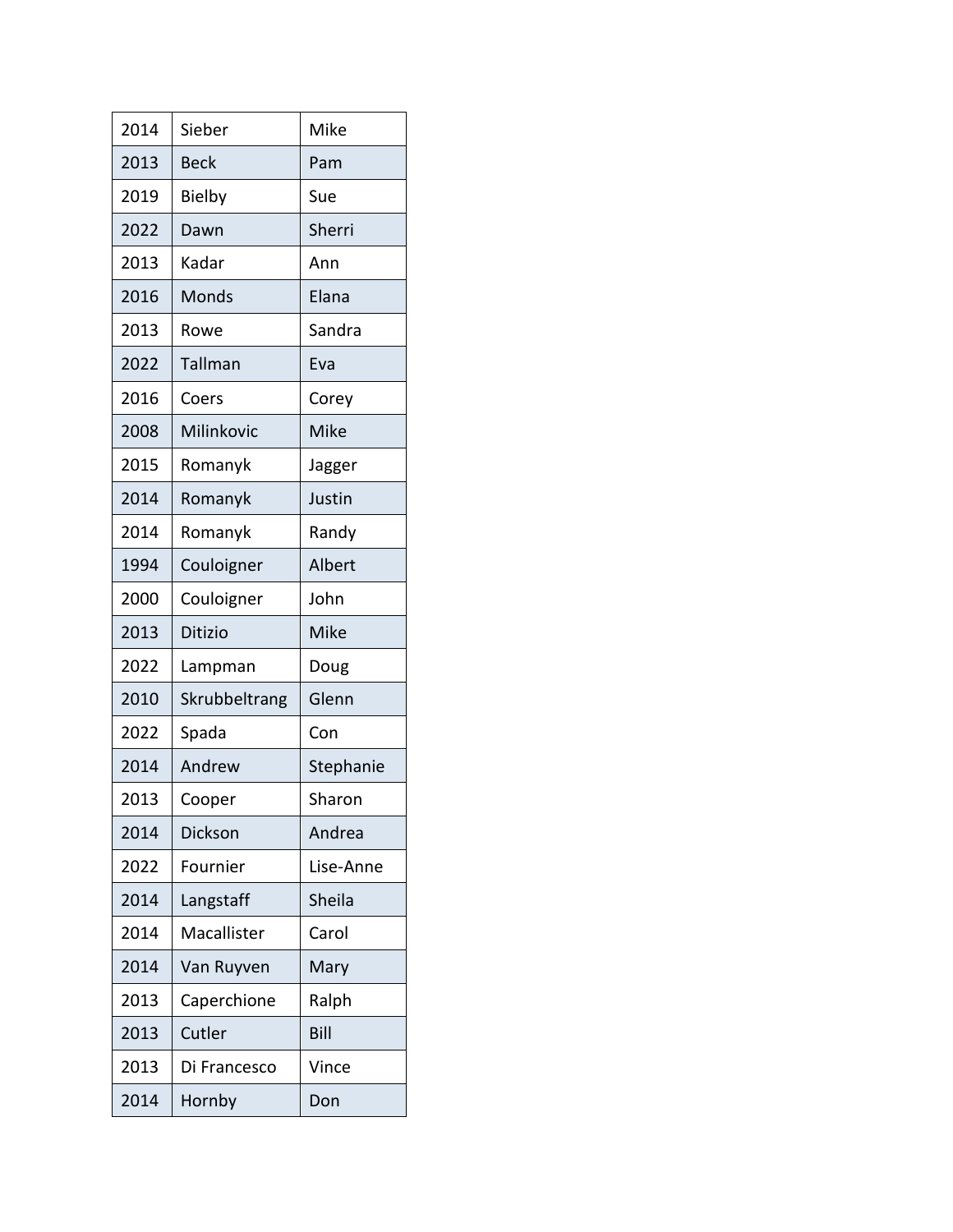| 2016 | Schumacker       | Mike    |
|------|------------------|---------|
| 2017 | <b>Staples</b>   | John    |
| 2014 | DiBernardo       | Guy     |
| 2016 | Infantino        | Bill    |
| 2018 | Panetta          | Frank   |
| 2013 | Presse           | Lorne   |
| 2015 | Visser           | Wes     |
| 2014 | Wilson           | Rob     |
| 1996 | Armenti          | Achille |
| 2019 | <b>Bellerose</b> | Joel    |
| 2018 | Campbell         | John    |
| 2014 | Capobianco       | John    |
| 2017 | Cook             | Devin   |
| 2015 | Haitos           | Alex    |
| 2013 | Meyden           | Rich    |
| 2015 | Sourour          | Roland  |
| 2013 | Stenson          | lan     |
| 2016 | Charette         | Tyler   |
| 2014 | De Caire         | Justin  |
| 2015 | Kramer           | Dave    |
| 2018 | Tavano           | Sam     |
| 2013 | Ventura          | Dennis  |
| 2013 | Charette         | Dwayne  |
| 2013 | Hunter           | Ken     |
| 2017 | Alison           | Philip  |
| 2017 | <b>Bonfoco</b>   | Louis   |
| 2017 | <b>Bonfoco</b>   | Yvonne  |
| 2022 | Di Lorenzo       | Dan     |
| 2022 | Di Lorenzo       | Lidia   |
| 2015 | Sardella         | Josie   |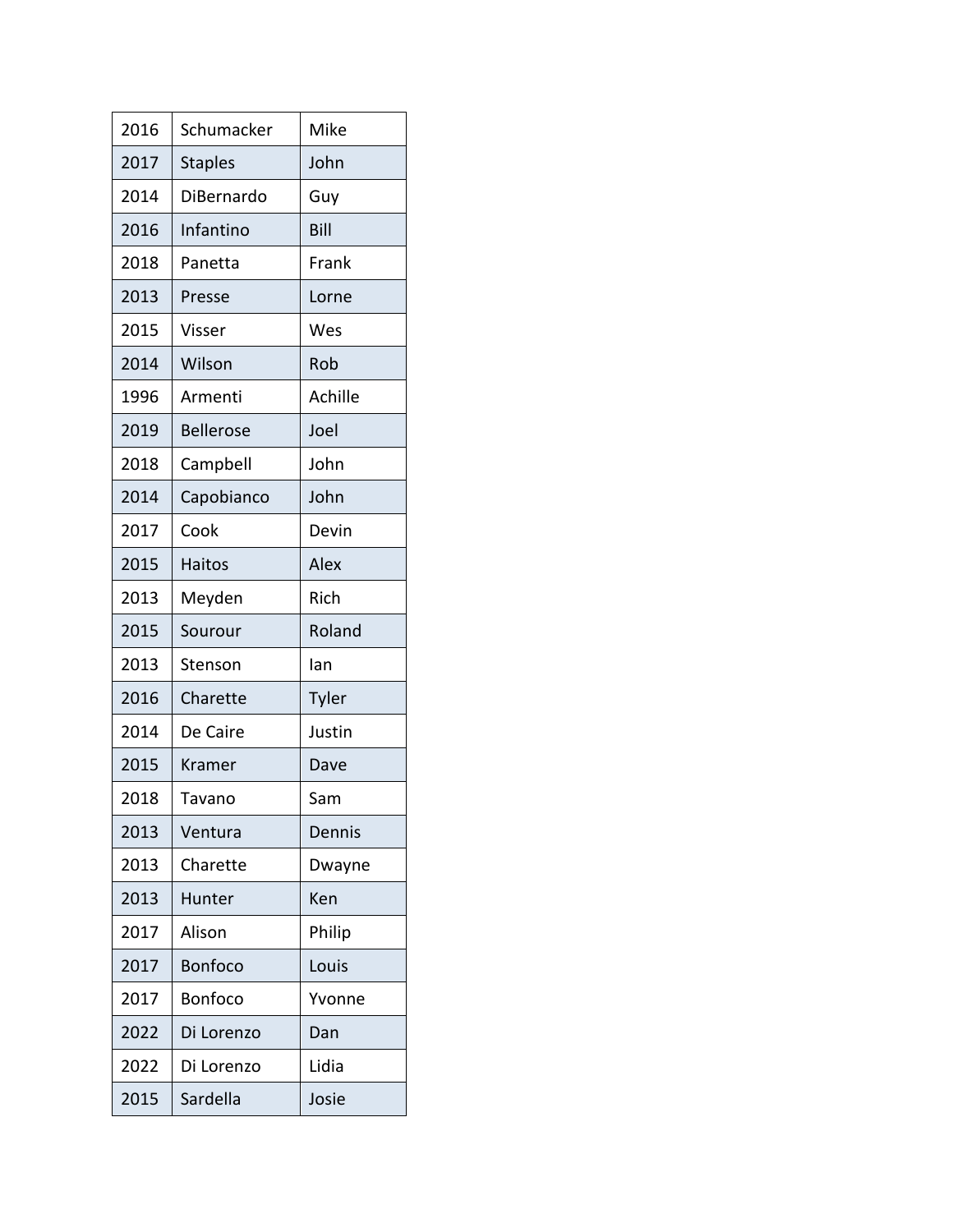| 2022 | Sutherland       | Doug              |
|------|------------------|-------------------|
| 2022 | Sutherland       | Kim               |
| 2019 | Adams            | Greg              |
| 2022 | <b>Billodeau</b> | Dave              |
| 2017 | Bruno            | Gary              |
| 2015 | Gatt             | Joe               |
| 2018 | Gatt             | Victor            |
| 2013 | Lannan           | Matt              |
| 2014 | Lannan           | Tom               |
| 2013 | Barnai           | <b>Brent</b>      |
| 2015 | Barnai           | <b>Brian</b>      |
| 2013 | <b>Bruno</b>     | Chris             |
| 2013 | Foresi           | Chris             |
| 2016 | <b>McCord</b>    | <b>Bobby</b>      |
| 2013 | <b>Stivoric</b>  | Shawn             |
| 2017 | Foebel           | Peter             |
| 2022 | Grey             | Dave              |
| 2022 | Maracle          | Herb              |
| 2016 | Rasch            | Dez               |
| 2022 | Sider            | Dale              |
| 2019 | Sider            | Gord              |
| 2022 | Daisley          | Adam              |
| 2018 | Johnson          | Carly             |
| 2016 | Johnson          | Emily             |
| 2017 | Johnson          | Nina              |
| 2014 | Romanyk          | <b>Dolly</b>      |
| 2013 | Charette         | Jane              |
| 2016 | deMoel           | <b>Anne Marie</b> |
| 2016 | Friedlein        | Ed                |
| 2015 | Hunter           | Anna              |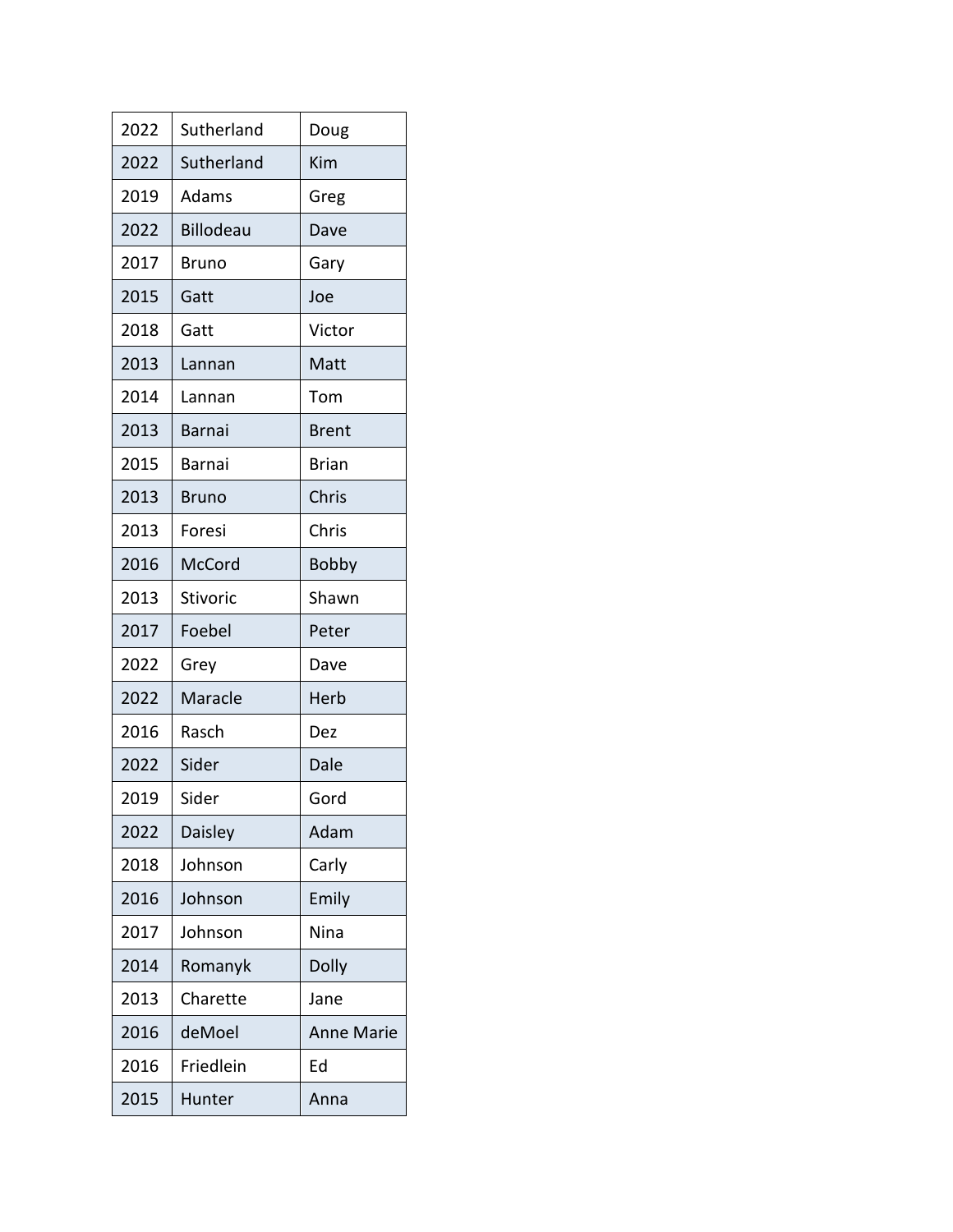| 2016 | Morgan            | <b>Brad</b>    |
|------|-------------------|----------------|
| 2016 | Morgan            | Lori           |
| 2016 | <b>Becskereki</b> | Mark           |
| 2013 | Bosnjac           | Joe            |
| 2016 | Brown             | John           |
| 1996 | Di Pasquale       | Lino           |
| 2019 | Gauthier          | Ivan           |
| 2015 | Lacelle           | Paul           |
| 2016 | Souder            | Shawn          |
| 2017 | Badawey           | Tish           |
| 2013 | <b>Battista</b>   | <b>Frances</b> |
| 2013 | <b>Battista</b>   | Lorrie         |
| 2016 | Fancy             | Connie         |
| 1995 | Favero            | Lidia          |
| 2009 | Favero            | Sonia          |
| 2018 | Klauck            | Jenny          |
| 2013 | Klauck            | Katherine      |
| 2019 | Klauck            | Michelle       |
| 2022 | Massotti          | Angie          |
| 2009 | Caldwell          | <b>Bryan</b>   |
| 2022 | Caldwell          | Dave           |
| 2009 | Caldwell          | Mike           |
| 2022 | Caldwell          | Tim            |
| 2009 | D'Uva             | Mario          |
| 2009 | Forte             | Vince          |
| 2010 | Seca              | Umberto        |
| 2017 | lanni             | Rob            |
| 2018 | Katalinich        | <b>Nick</b>    |
| 2018 | Lantaigne         | Mark           |
| 2018 | Monger            | Dan            |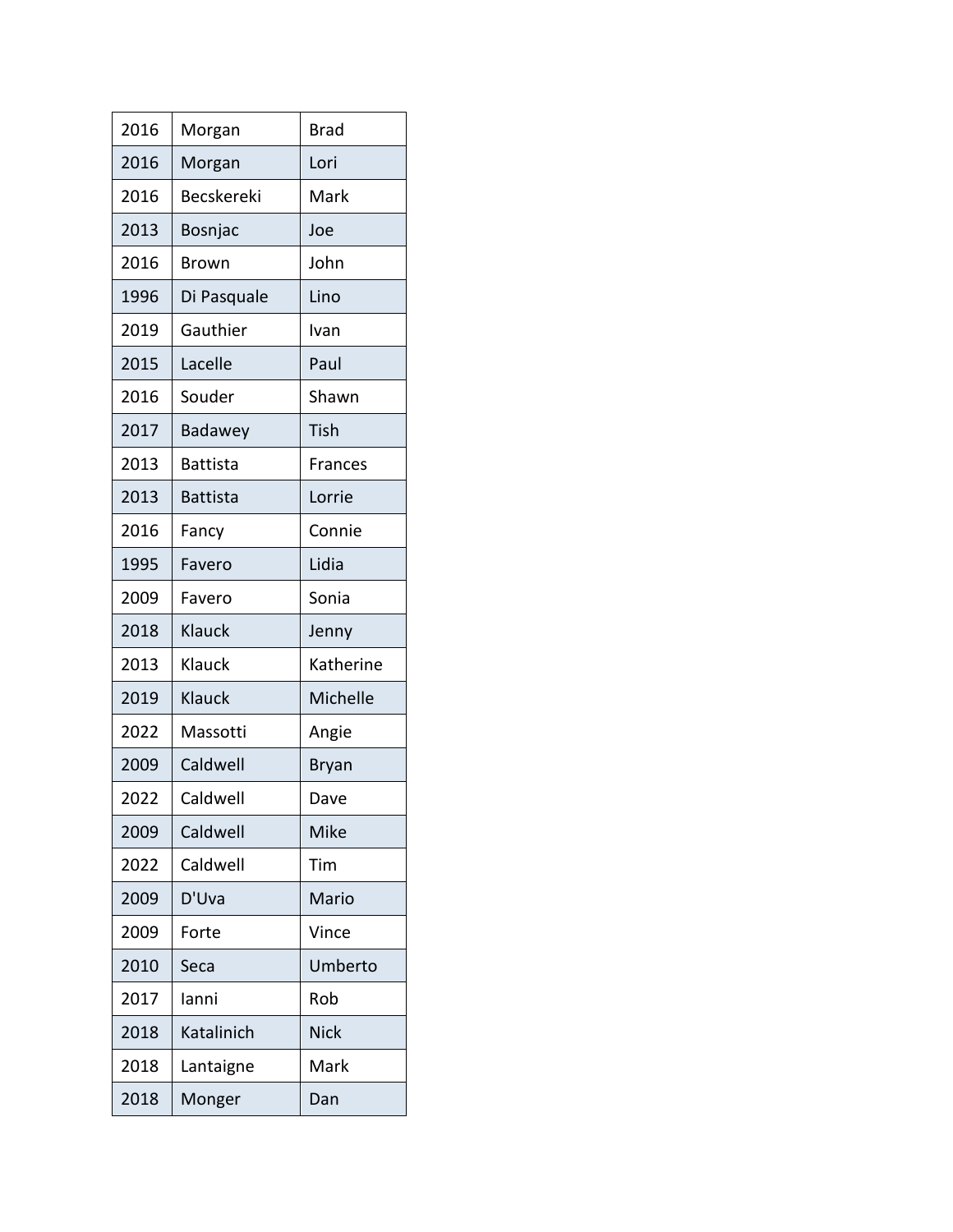| 2018 | Obireck           | Don           |
|------|-------------------|---------------|
| 2018 | Rousseau          | Randy         |
| 2017 | <b>Burnacioni</b> | Paulette      |
| 2016 | Citrigno          | Angela        |
| 2016 | McGowan           | Ilona         |
| 2016 | Rosamond          | Diane         |
| 2016 | Roversi           | Judy          |
| 2008 | Seca              | <b>Teresa</b> |
| 2014 | Secord            | Nina          |
| 2016 | Typer             | Julie         |
| 2014 | Fortin            | Gaby          |
| 2014 | Fortin            | Sue           |
| 2014 | Nuccitelli        | Annette       |
| 2014 | Paquette          | Rockline      |
| 2014 | Rainville         | Dan           |
| 2014 | Rainville         | Tanya         |
| 2008 | Paquette          | Ivan          |
| 2013 | <b>Brinda</b>     | Shawn         |
| 2008 | Cote              | Derek         |
| 2008 | Moskalyk          | Martin        |
| 2016 | Skrubbeltrang     | Scott         |
| 2008 | Snider            | <b>Steve</b>  |
| 2014 | Favero            | Roger         |
| 2008 | Giancola          | Frank         |
| 2008 | Favero            | Paul          |
| 2014 | <b>Broughton</b>  | Bobbi-Joe     |
| 2014 | <b>Buchanan</b>   | Cherie        |
| 2022 | Dionne            | Kristine      |
| 2013 | <b>Harris</b>     | Lisa          |
| 2017 | McNay             | Joanne        |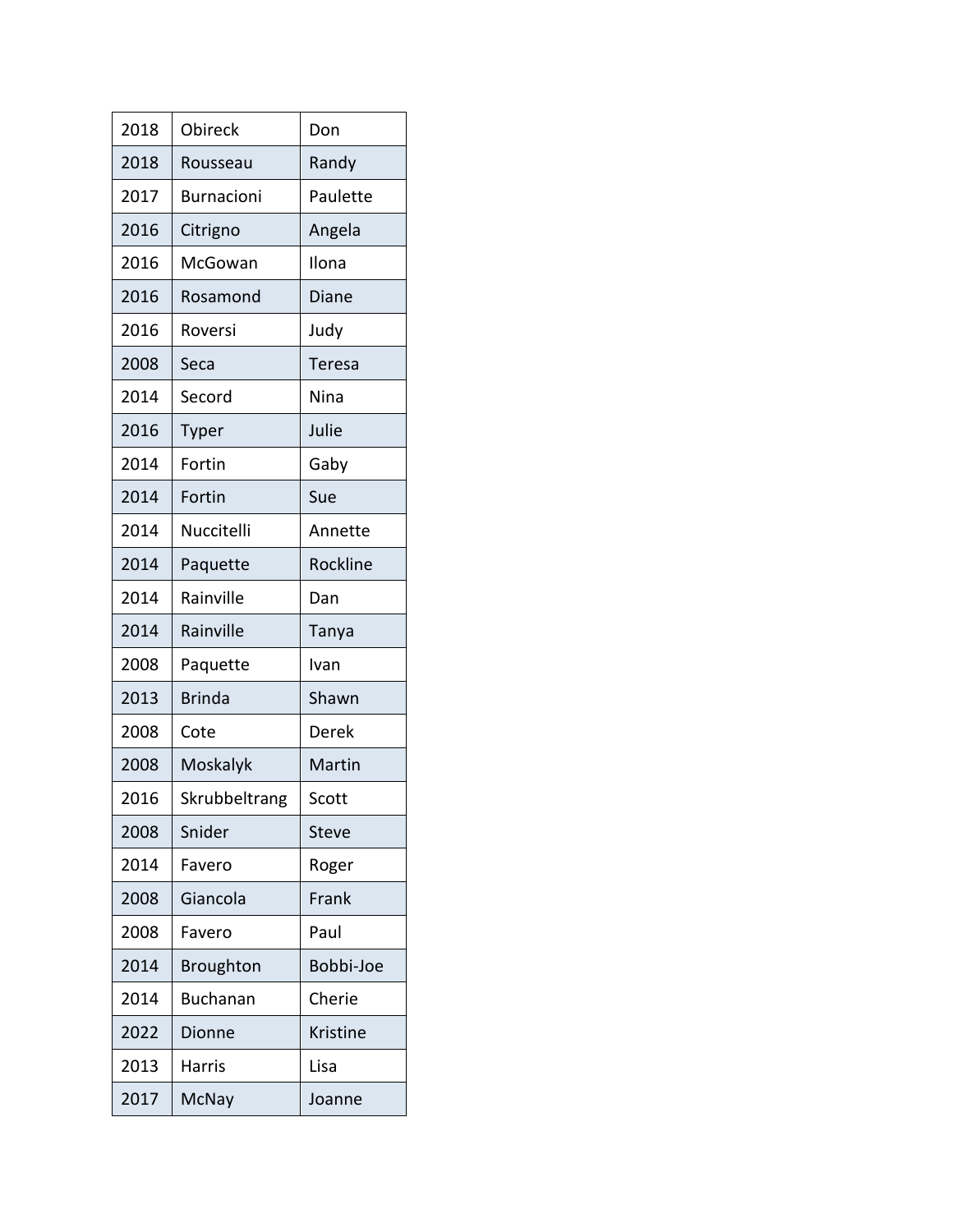| 2013 | Ruiter       | Dawn     |
|------|--------------|----------|
| 2013 | Wilcox       | Nancy    |
| 2013 | Young        | Amy      |
| 2022 | Klauck       | Len      |
| 2018 | Kramer       | Lee      |
| 2013 | Lallouet     | Kevin    |
| 2017 | Macintyre    | Sandy    |
| 2019 | Massotti     | Mark     |
| 2013 | McGee        | John     |
| 2013 | Rudyk        | Stan     |
| 2015 | Knisley      | John     |
| 2015 | Knisley      | Linda    |
| 2019 | Mete         | Dillon   |
| 2019 | Wendling     | Justine  |
| 2017 | Wendling     | Kevin    |
| 2017 | Wendling     | Rosanne  |
| 2003 | Armenti      | Olga     |
| 1997 | Chiavetti    | Mafalda  |
| 1993 | Ferri-Morgan | Rita     |
| 1992 | Grandilli    | Concetta |
| 2009 | Naccarato    | Rosina   |
| 2022 | Sinko        | Irene    |
| 1993 | Tamburri     | Cristina |
| 2018 | Cavasin      | Carol    |
| 2018 | Comfort      | Josie    |
| 2022 | Garner       | Grace    |
| 2014 | Lafontaine   | Deborah  |
| 2014 | Madere       | Robyn    |
| 2022 | Schulz       | Tanja    |
| 2022 | Yole         | Leslie   |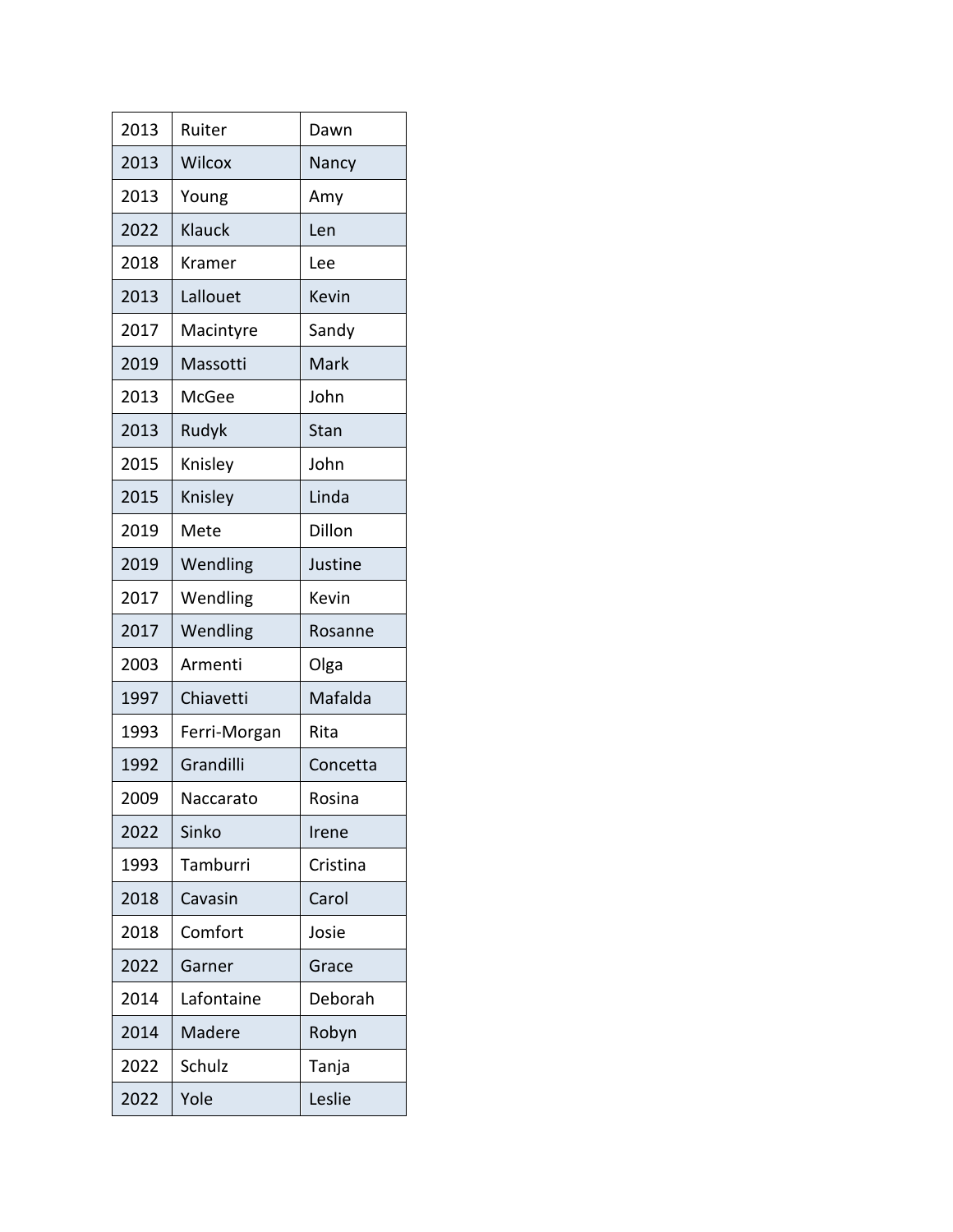| 2002 | Ciampa            | Sandro      |
|------|-------------------|-------------|
| 1993 | D'Ambrosio        | Remigio     |
| 1992 | Filippini         | Dave        |
| 1993 | <b>Nuccitelli</b> | Mario       |
| 1993 | Nuccitelli        | Orazio      |
| 2008 | Nuccitelli        | Mauro       |
| 2022 | Demers            | Joanne      |
| 2022 | Demers            | Syl         |
| 2017 | Lannan            | Chris       |
| 2017 | Lannan            | Gord        |
| 2018 | Roome             | Jeff        |
| 2017 | Roome             | Laura       |
| 2017 | Roome             | Tim         |
| 2015 | Roy               | Cathy       |
| 2015 | Roy               | Dave        |
| 2018 | Smith             | Carlie      |
| 1993 | Barbatano         | Ralph       |
| 1994 | Conti             | Marco       |
| 1992 | locca             | Ross        |
| 2004 | Macoretta         | Peter       |
| 1997 | Sceppacerqua      | Annito      |
| 2018 | Davoli            | Diane       |
| 2018 | Davoli            | Joe         |
| 2017 | Fontaine          | <b>Barb</b> |
| 2017 | Fontaine          | Larry       |
| 2015 | Girard            | Angela      |
| 2015 | Girard            | Steed       |
| 2015 | Mammoliti         | Nathalie    |
| 2015 | Mammoliti         | Ringo       |
| 2014 | Ferrara           | Jordan      |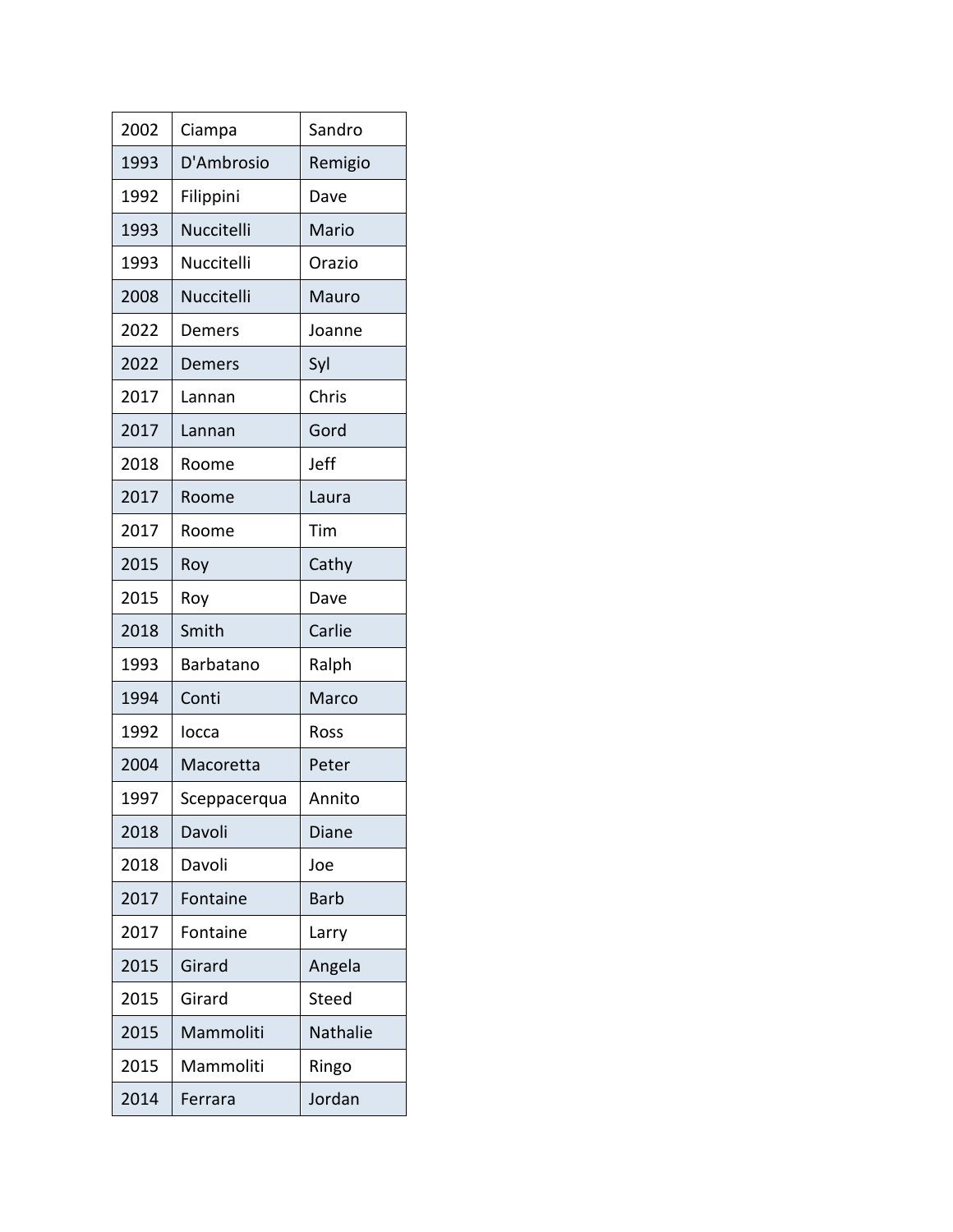| 2015 | Walton       | Chris        |
|------|--------------|--------------|
| 2014 | Walton       | Russ         |
| 2017 | <b>Beck</b>  | Debbie       |
| 2010 | <b>Brema</b> | Claudia      |
| 2017 | Cook         | Jennie       |
| 2022 | Fleming      | <b>Betsy</b> |
| 2016 | Gillespie    | Nancy        |
| 2009 | Jackson      | Janet        |
| 2019 | Morrison     | Sharon       |
| 2009 | Young        | Margaret     |
| 2022 | Akey         | Kim          |
| 2022 | Dionne       | Kathy        |
| 2013 | Giancola     | Ida          |
| 2022 | Mcgee        | Sandra       |
| 2017 | Skotniski    | Linda        |
| 2004 | Vingerhoets  | Tina         |
| 2017 | Beam         | Mike         |
| 2016 | D'Onofrio    | Carm         |
| 2016 | D'Onofrio    | John         |
| 2016 | Grano        | Darren       |
| 2016 | Grano        | Dave         |
| 2016 | Tamburri     | Franco       |
| 2015 | Foresi       | Joanne       |
| 2015 | Grano        | Linda        |
| 2015 | Mancino      | Rita         |
|      |              |              |
| 2015 | Sieber       | Irena        |
| 2016 | Abbott       | <b>Brian</b> |
| 1992 | Badawey      | Wayne        |
| 1997 | Chiavetti    | Italo        |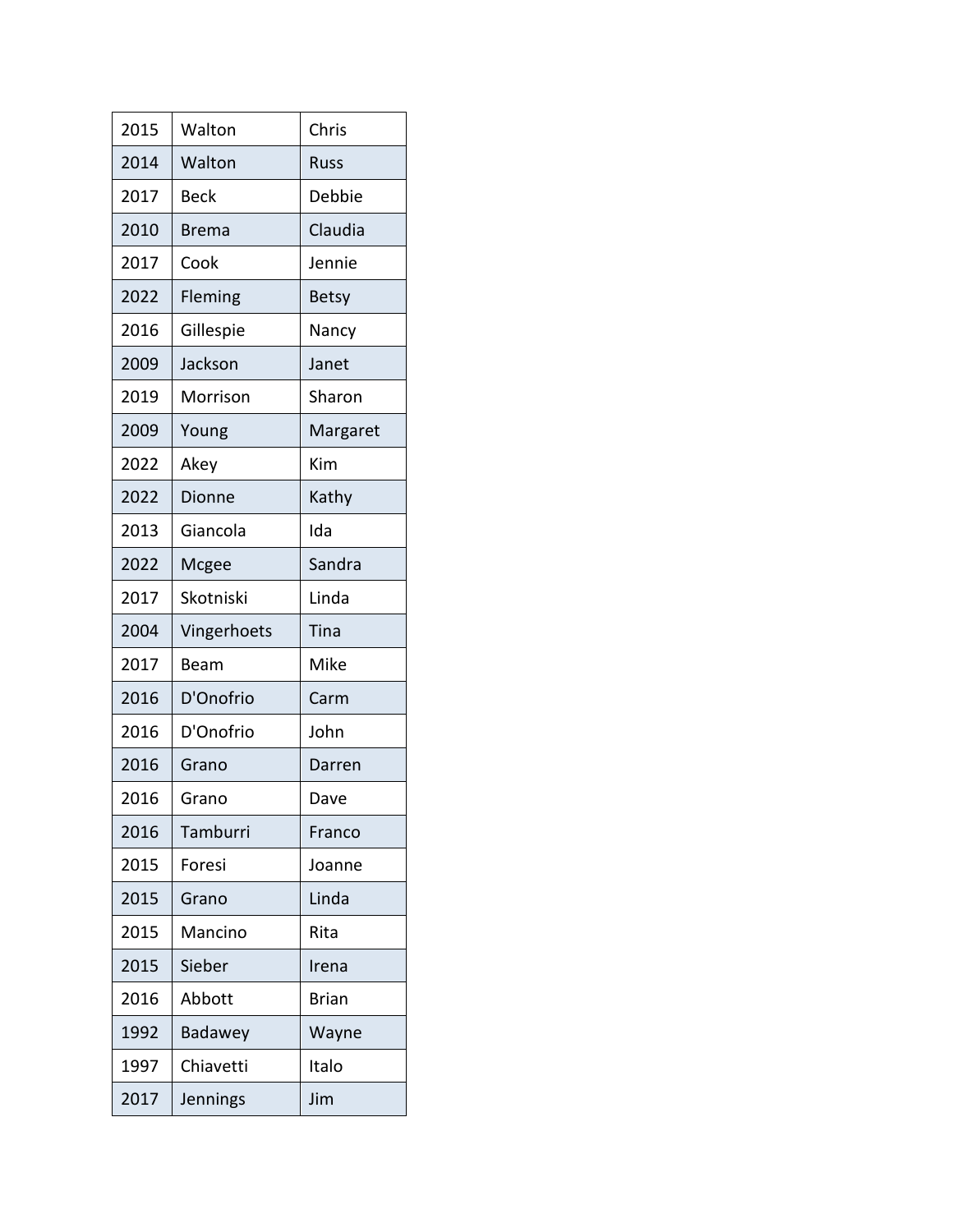| 2009 | MacDougall    | Bill         |
|------|---------------|--------------|
| 2016 | Masotti       | Fugi         |
| 2013 | Menard        | Ronald       |
| 2013 | Pruyn         | Bill         |
| 2010 | Stepanchuk    | George       |
| 2018 | Anderson      | Silvio       |
| 2018 | Anderson      | Susan        |
| 2009 | Favero        | Shannon      |
| 2018 | Jonas         | Judy         |
| 2018 | Jonas         | <b>Steve</b> |
| 2018 | McClelland    | Diane        |
| 2018 | McClelland    | Roby         |
| 2002 | Alfieri       | Frank        |
| 2003 | Antonecchia   | Mariette     |
| 1996 | Armenti       | Joanne       |
|      |               |              |
| 2017 | Atangan       | Ami          |
| 2014 | <b>Babion</b> | Marsha       |
| 1992 | Badawey       | Claudette    |
| 2013 | Badawey       | Vance        |
| 2009 | <b>Balogh</b> | Eleanor      |
| 2014 | <b>Banner</b> | Doug         |
| 2014 | <b>Barrs</b>  | <b>Bob</b>   |
| 2018 | Belanger      | Michelle     |
| 2013 | Benner        | Kayla        |
| 2013 | Benner        | Sera         |
| 1991 | Berlingeri    | Domenic      |
| 2014 | Billyard      | Joan         |
| 1996 | <b>Biondi</b> | Gabriella    |
| 2014 | <b>Bitner</b> | Gina         |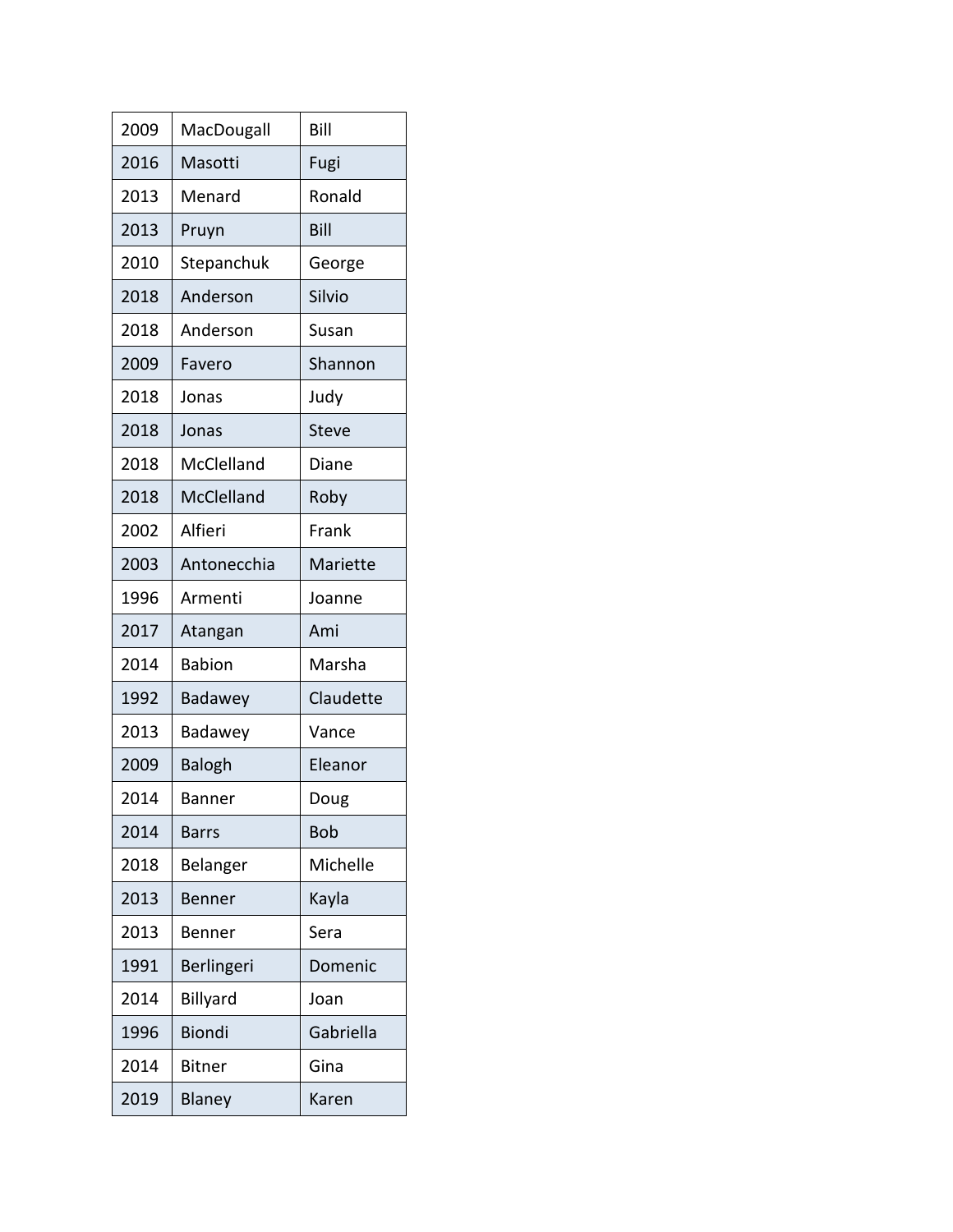| 2019 | Blaney           | Ron            |
|------|------------------|----------------|
| 2016 | Booth            | Gerry          |
| 2013 | Boyce            | Wayne          |
| 2018 | <b>Brady</b>     | Maureen        |
| 2019 | Brema            | Dante          |
| 2013 | Brennan          | Terry          |
| 2010 | <b>Breton</b>    | Andre          |
| 2017 | <b>Briggs</b>    | <b>Myles</b>   |
| 2014 | Brown            | <b>Barbara</b> |
| 2014 | <b>Brown</b>     | Nancy          |
| 2015 | <b>Buchanan</b>  | Bill           |
| 1994 | <b>Burattini</b> | Agnese         |
| 2015 | <b>Burbidge</b>  | Charlotte      |
| 1990 | Buri             | Carmen         |
| 2018 | Calder           | John           |
| 2009 | Caldwell         | Larissa        |
| 1993 | Castagna         | Fernando       |
| 1992 | Celli            | Augusta        |
| 2015 | Champis          | Ryan           |
| 2015 | Chastelet        | <b>Brenda</b>  |
| 2013 | Chevalier        | <b>Brandon</b> |
| 2015 | Chevalier        | Chad           |
| 2004 | Ciccone          | Dante          |
| 2004 | Ciolfi           | Cesarina       |
| 1996 | Citrigno         | Antonio        |
| 1994 | Citrigno         | Teresa         |
| 1991 | Colantonio       | Frank          |
| 2018 | Cole             | Marlene        |
| 1993 | Comazzolo        | Vincenza       |
| 1991 | Concessi         | Frank          |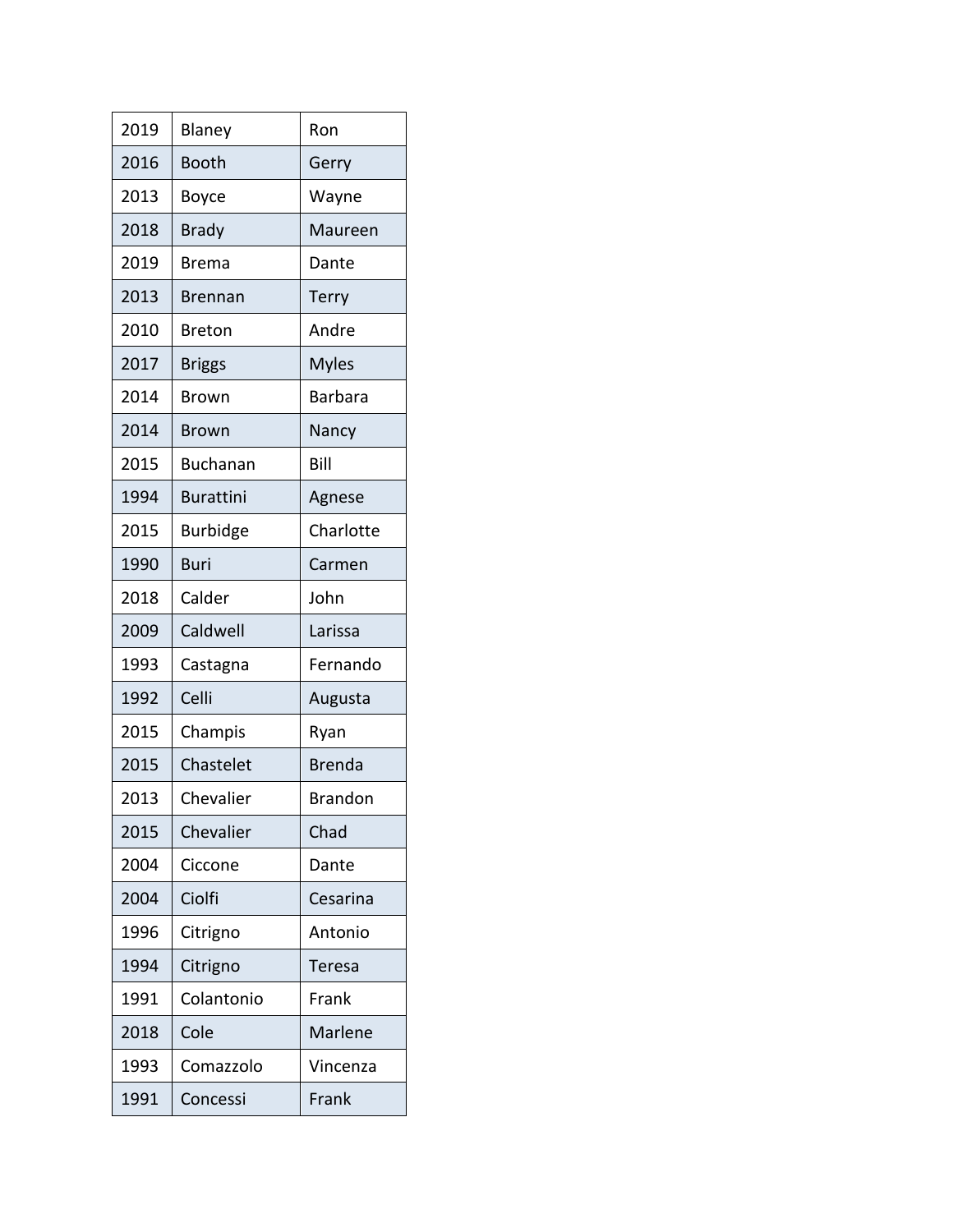| 2016 | Conroy            | Jessica        |
|------|-------------------|----------------|
| 1995 | Couloigner        | Jeannine       |
| 2010 | Cousineau         | Jim            |
| 2010 | Cousineau         | Sherri         |
| 2000 | Crognale          | <b>Biagio</b>  |
| 2013 | Crumb             | Jordan         |
| 2013 | Cutler            | Coral          |
| 2013 | Czerlau           | Rita           |
| 1993 | D'Ambrosio        | Christine      |
| 1992 | D'Andrea          | Gerry          |
| 2019 | Danis             | Sue            |
| 2016 | Davey             | Pamela         |
| 1992 | De Angelis        | Elio           |
| 1993 | De Angelis        | Lucy           |
| 1997 | De Felice         | Ascenzina      |
| 2001 | De Leeuw          | Gerda          |
| 1994 | De Tiberiis       | Nancy          |
| 1992 | DeLuca            | Dan            |
| 1995 | DeMeo             | Paivi          |
| 1996 | <b>Dentelbeck</b> | Pam            |
| 1995 | Di Bartolomeo     | Frank          |
| 2004 | Di Bartolomeo     | Jody           |
| 2013 | Di Bartolomeo     | Laura          |
| 1993 | Di Giulio         | <b>Bettina</b> |
| 2013 | Di Lorenzo        | John           |
| 2014 | Di Lorenzo        | <b>Nick</b>    |
| 1994 | Di Maria          | <b>Nina</b>    |
| 1994 | Di Maria          | Philip         |
| 1993 | Di Nunzio         | Tony           |
| 1996 | Di Pasquale       | Gaspare        |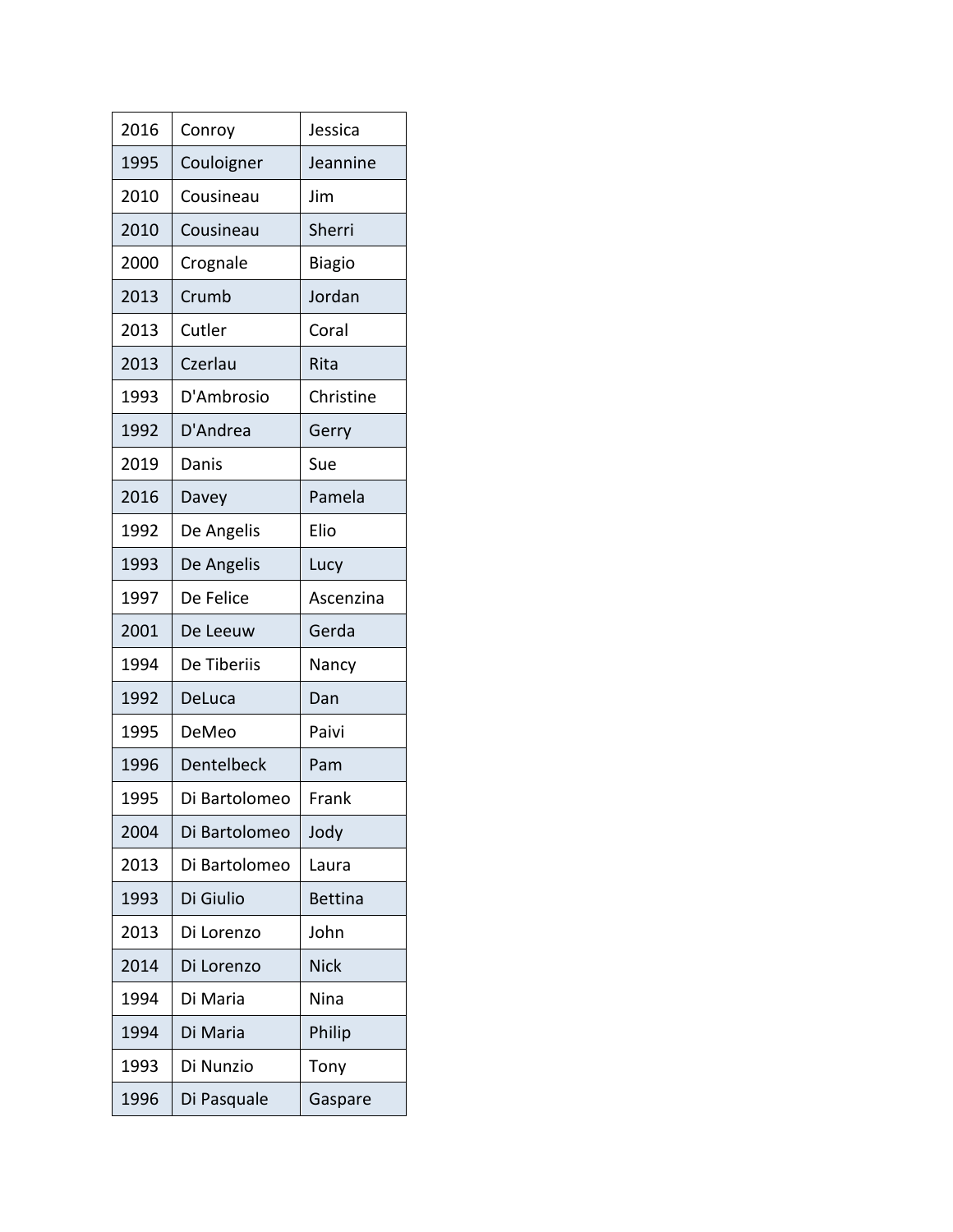| 1993 | Di Petta       | Nancy          |
|------|----------------|----------------|
| 2000 | Di Sano        | Gerry          |
| 1997 | Di Stefano     | Christina      |
| 1992 | Di Tizio       | Nicola         |
| 2017 | DiMartle       | Mike           |
| 2013 | <b>Ditizio</b> | Ryan           |
| 2010 | D'Onofrio      | Susie          |
| 2014 | <b>Dussler</b> | Pam            |
| 2008 | D'Uva          | Joanne         |
| 2013 | Edwards        | Jim            |
| 2014 | Evangelista    | Gennaro        |
| 1996 | Fabbro         | Silvana        |
| 2014 | Farnan         | Jeff           |
| 1995 | Filippini      | Marina         |
| 2018 | Foderaro       | Sarah          |
| 2009 | Forsyth        | Nancy          |
| 2013 | Forte          | Marie          |
|      |                |                |
| 2013 | Fox            | Greg           |
| 1996 | Francescangeli | Carolyn        |
| 1993 | Francescangeli | Frank          |
| 2015 | Gagnon         | Christine      |
| 2013 | Gallinger      | Michelle       |
| 2017 | Giancola       | James          |
| 2018 | Gingras        | <b>Brandon</b> |
| 2013 | Goss           | Cynthia        |
| 2017 | Gray           | Carrie         |
| 2018 | Gregovski      | Pat            |
| 1993 | Guarnaccia     | Maria          |
| 1993 | Guarnaccia     | Tony           |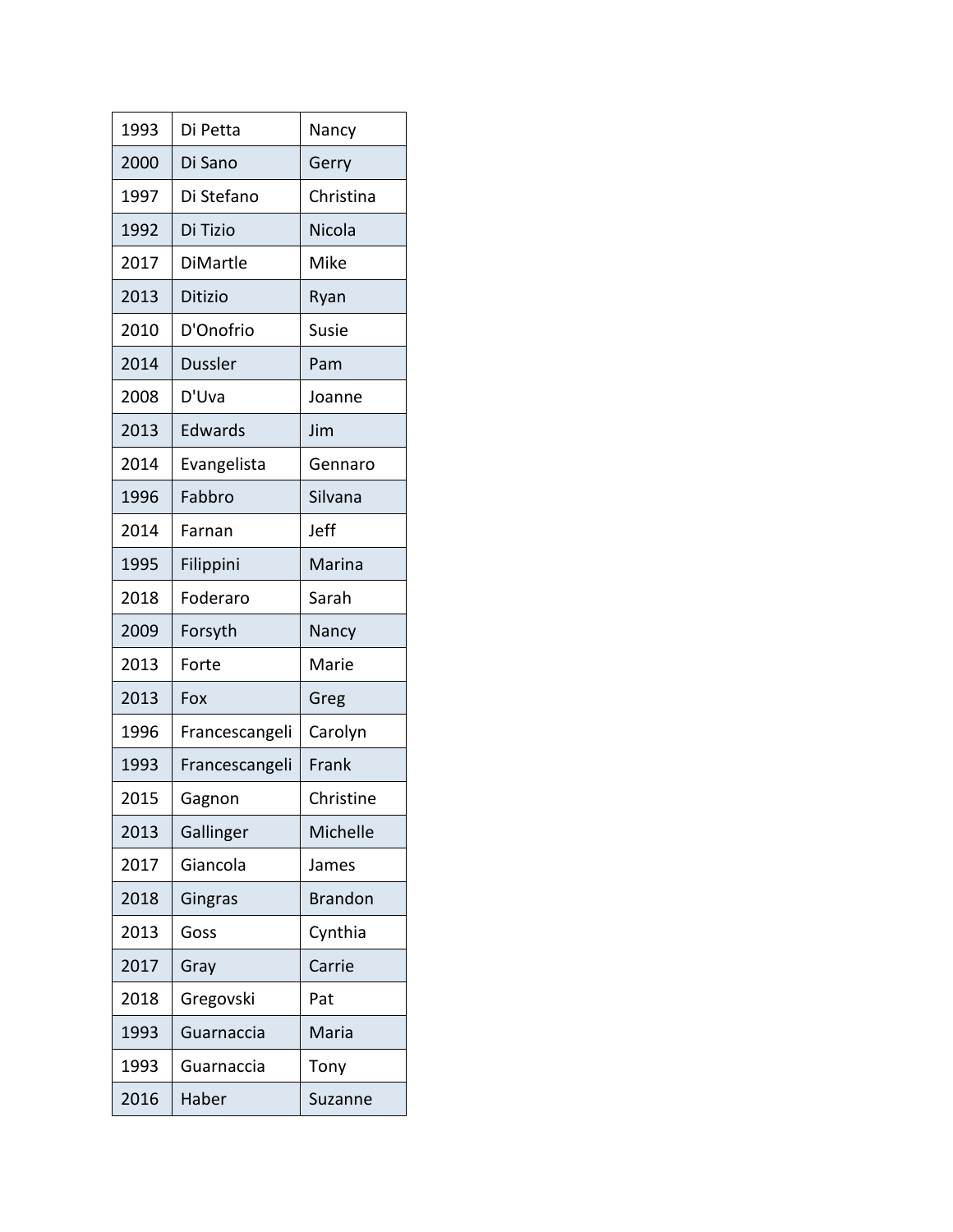| 2014 | Harvey     | Alana        |
|------|------------|--------------|
| 2014 | Harvey     | Marisa       |
| 2015 | Haslegrove | Mike         |
| 2013 | Heil       | <b>Bob</b>   |
| 2013 | Heil       | Marian       |
| 2014 | Henry      | <b>Betty</b> |
| 2018 | Hill       | Pam          |
| 2015 | Holm       | Carole       |
| 2017 | Hopson     | Barry        |
| 2013 | Hoyle      | Sandra       |
| 2015 | Humphrey   | Stefanie     |
| 2013 | Huneault   | Chris        |
| 2014 | Huneault   | Lauralee     |
| 1994 | lannandrea | David        |
| 2008 | Ivanich    | Chris        |
| 2013 | Janssen    | John         |
| 2013 | Janssen    | Lauren       |
| 2018 | Johnston   | Mike         |
| 2017 | Jones      | Patricia     |
| 2015 | Kemp       | Jane         |
| 2007 | Klingbeil  | Daryl        |
| 2004 | Koros      | Frank        |
| 2016 | Korten     | Leysa        |
| 2014 | Kramer     | Matt         |
| 2019 | Lafonaine  | Justin       |
| 2015 | Lamare     | Guy          |
| 2015 | Lamare     | Myra         |
| 2019 | Lamorie    | Terry        |
| 2013 | Lampman    | Cara         |
| 2009 | Langerak   | Kevin        |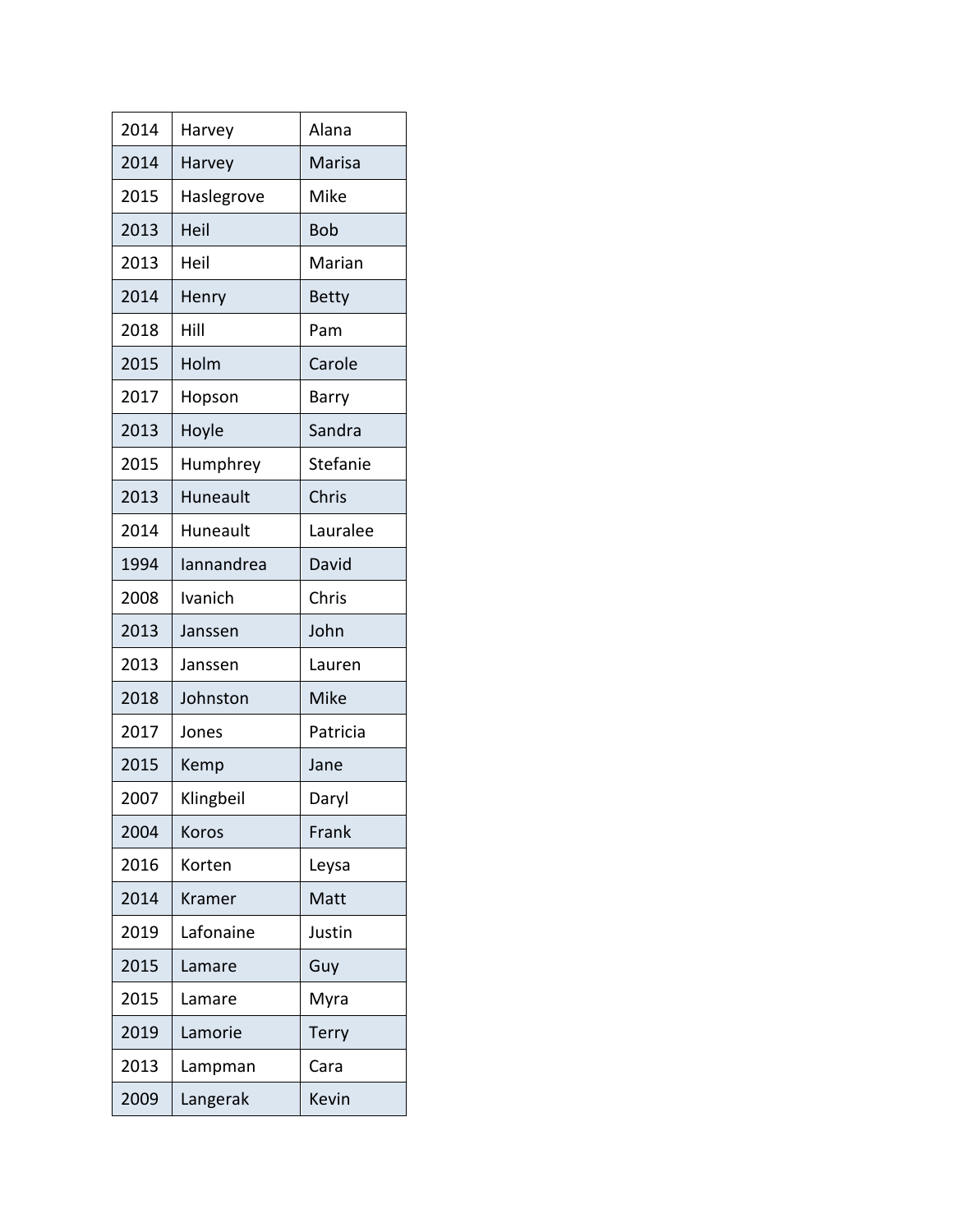| 2013 | Lannan       | Carmen        |
|------|--------------|---------------|
| 1995 | Laplante     | Lenora        |
| 2014 | Larochelle   | Sally         |
| 1996 | Laurin       | Linda         |
| 2015 | Letourneau   | Gus           |
| 2017 | Lynds        | Lorne         |
| 2013 | Lynds        | <b>Stacie</b> |
| 1996 | Macoretta    | Pat           |
| 1993 | Maddalena    | Margherita    |
| 1997 | Maddalena    | Nina          |
| 2010 | Madden       | Lorri         |
| 2013 | Manieri      | Mark          |
| 2006 | Marcocchio   | Mirella       |
| 2013 | Marois       | Dan           |
| 2013 | Marois       | Matt          |
| 2013 | Martel       | Florent       |
| 2014 | Martel       | Shane         |
| 2013 | Martel       | Stephen       |
| 2013 | McCormack    | Meghan        |
| 2014 | <b>Mckee</b> | Roger         |
| 2013 | McQueen      | Garth         |
| 1994 | Melino       | Angelo        |
| 2015 | Memme        | Shirley       |
| 1996 | Menzella     | Gloria        |
| 1996 | Menzella     | Vito          |
| 2010 | Miani        | Joe           |
| 1993 | Midena       | Norma         |
| 2017 | Milinkovic   | Megan         |
| 2017 | Milinkovic   | Shari         |
| 2017 | Mitchell     | Jodie         |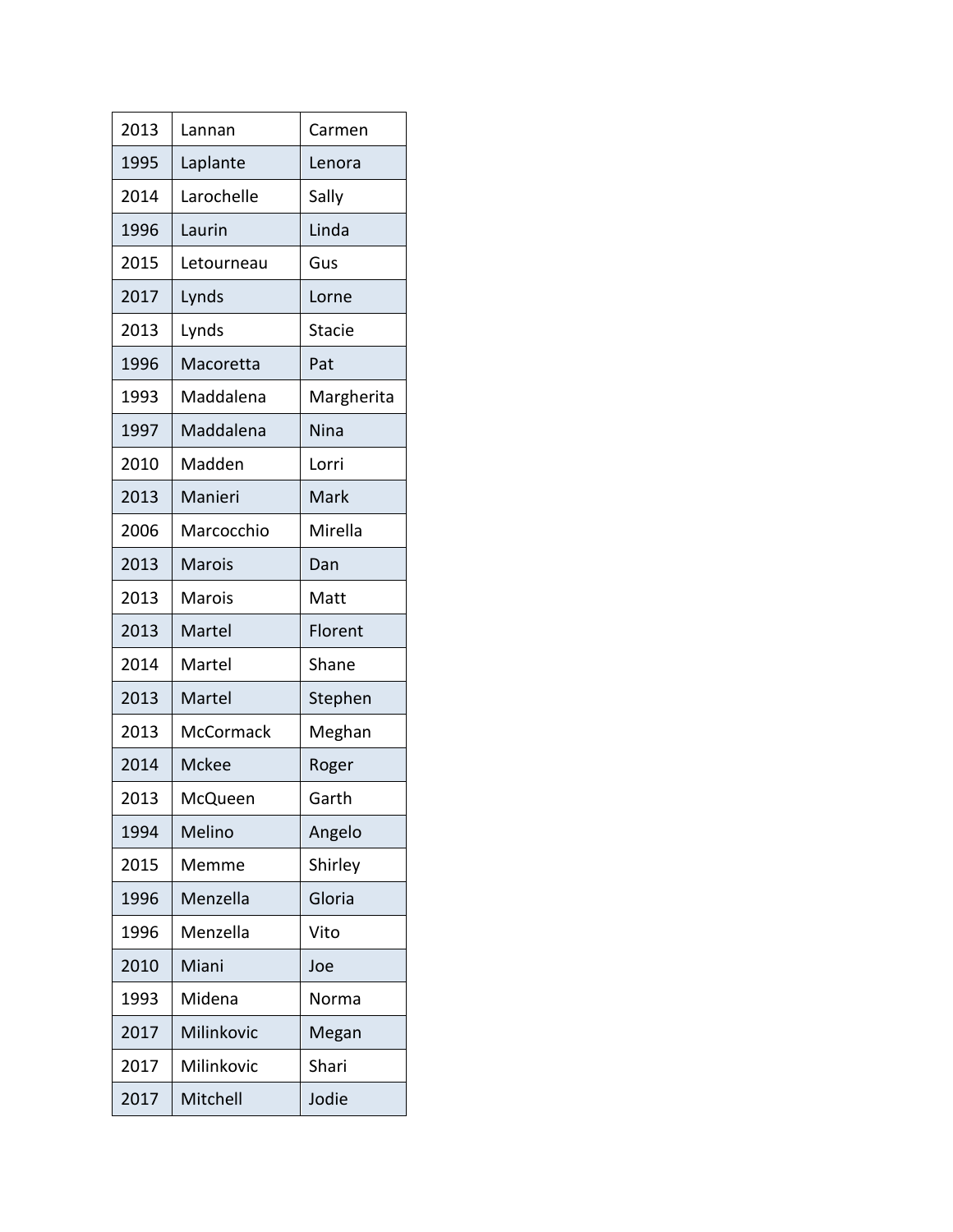| 1997 | Moccia       | Silvestro      |
|------|--------------|----------------|
| 2014 | Morrison     | Darryn         |
| 2015 | Murphy       | Jarrod         |
| 1996 | Naccarato    | Domenic        |
| 2004 | <b>Notte</b> | Frank          |
| 2001 | Nuccitelli   | Anna           |
| 2017 | Nuccitelli   | Gianni         |
| 2013 | Nuccitelli   | Tino           |
| 2014 | Oakes        | Gloria         |
| 1993 | Occhialini   | Angela         |
| 1994 | Orfei        | Maria          |
| 1997 | Ottaviano    | Nella          |
| 2015 | Pambianco    | Luciano        |
| 2006 | Pambianco    | Pina           |
| 2015 | Pascuzzi     | Janie          |
|      |              |                |
| 1994 | Passero      | Addolorata     |
| 1996 | Petti        | Carmela        |
| 1995 | Pinelli      | Cristina       |
| 1993 | Pinelli      | <b>Nick</b>    |
| 1997 | Polverari    | Yvette         |
| 2014 | Porcino      | Jamie          |
| 1997 | Principi     | John           |
| 1994 | Purificati   | Vincy          |
| 2015 | Pysher       | Ashley         |
| 2010 | Quesnelle    | Donna          |
| 1994 | Quizi        | Maria          |
| 2010 | Rabski       | Paula          |
| 1997 | Radicioni    | <b>Basilio</b> |
| 2013 | Reibel       | Angela         |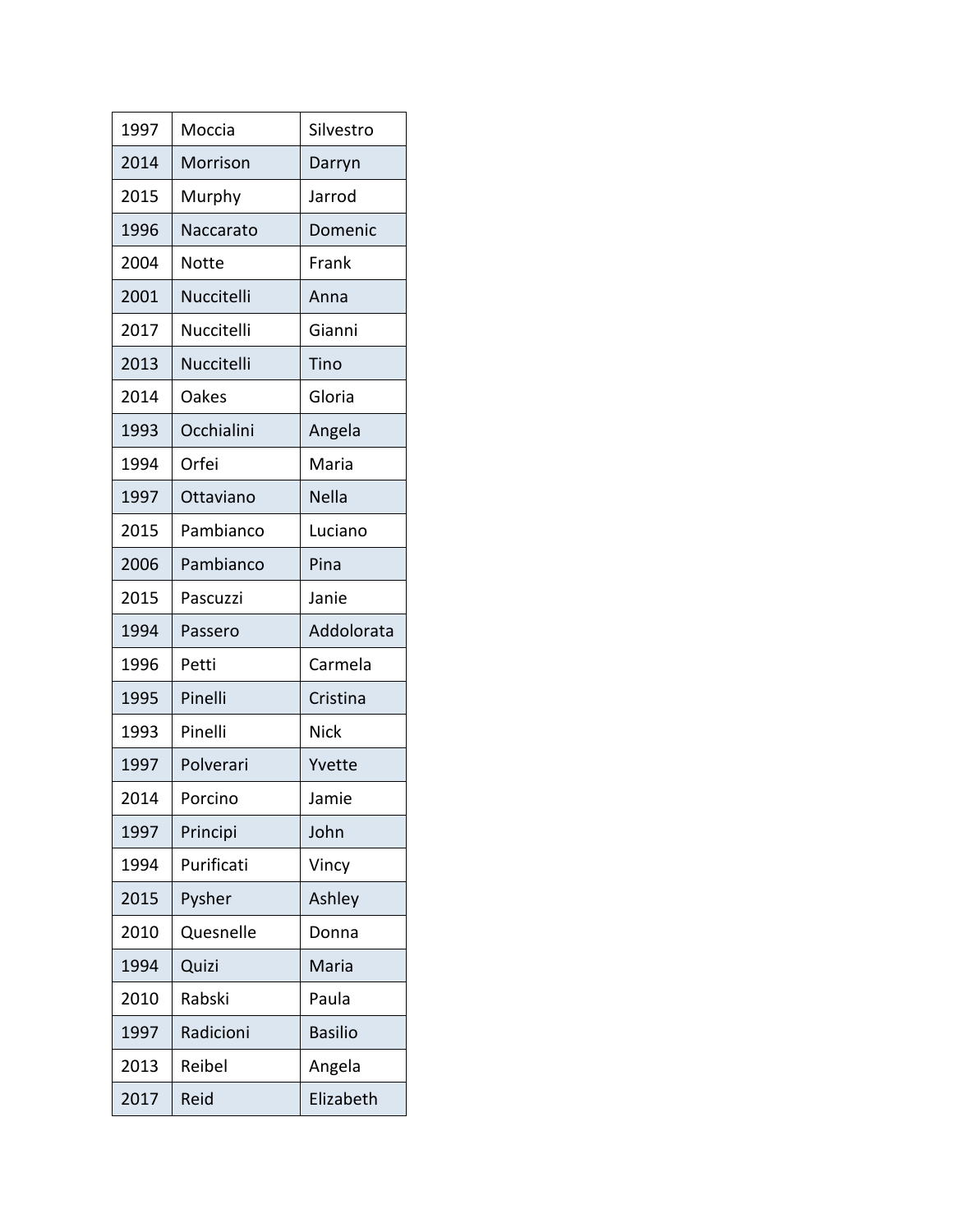| 2014        | Rinaldo      | Paolo        |
|-------------|--------------|--------------|
| 2013        | Rohe         | Craig        |
| 2015        | Rohe         | Kelly        |
| 1992        | Rossi        | Anna Maria   |
| 1992        | Rossi        | Italo        |
| 2009        | Roy          | Verna        |
| 2018        | Ruch         | Fred         |
| 2004        | Ruiter       | Trudy        |
| 2019        | Ruiter       | Wendy        |
| 1993        | Saltarelli   | Pat          |
| 1995        | Santarella   | Roquelina    |
| 1993        | Sardella     | Nina         |
| 1992        | Sathmary     | George       |
| 1994        | Saudelli     | Mary         |
| 1993        | Saudelli     | Peter        |
| 2013        | Sceppacerqua | <b>Blake</b> |
| 2013        | Sceppacerqua | Drew         |
| 1997        | Sceppacerqua | Jeanette     |
| 1997        | Schertzing   | Margaret     |
| <b>OSOP</b> | Schihl       | April        |
| <b>OSOP</b> | Schihl       | Scott        |
| 2018        | Schwartz     | Wayne        |
| 1994        | Sergnese     | Maria        |
| 1994        | Sergnese     | Pasquale     |
| 2001        | Sergnese     | Pietro       |
| 1996        | Severin      | Mary         |
| 1996        | Sgambati     | Giovanni     |
| 2014        | Sieber       | Kyle         |
| 2017        | Smith        | Adrienne     |
| 2019        | Smith        | Aynsly       |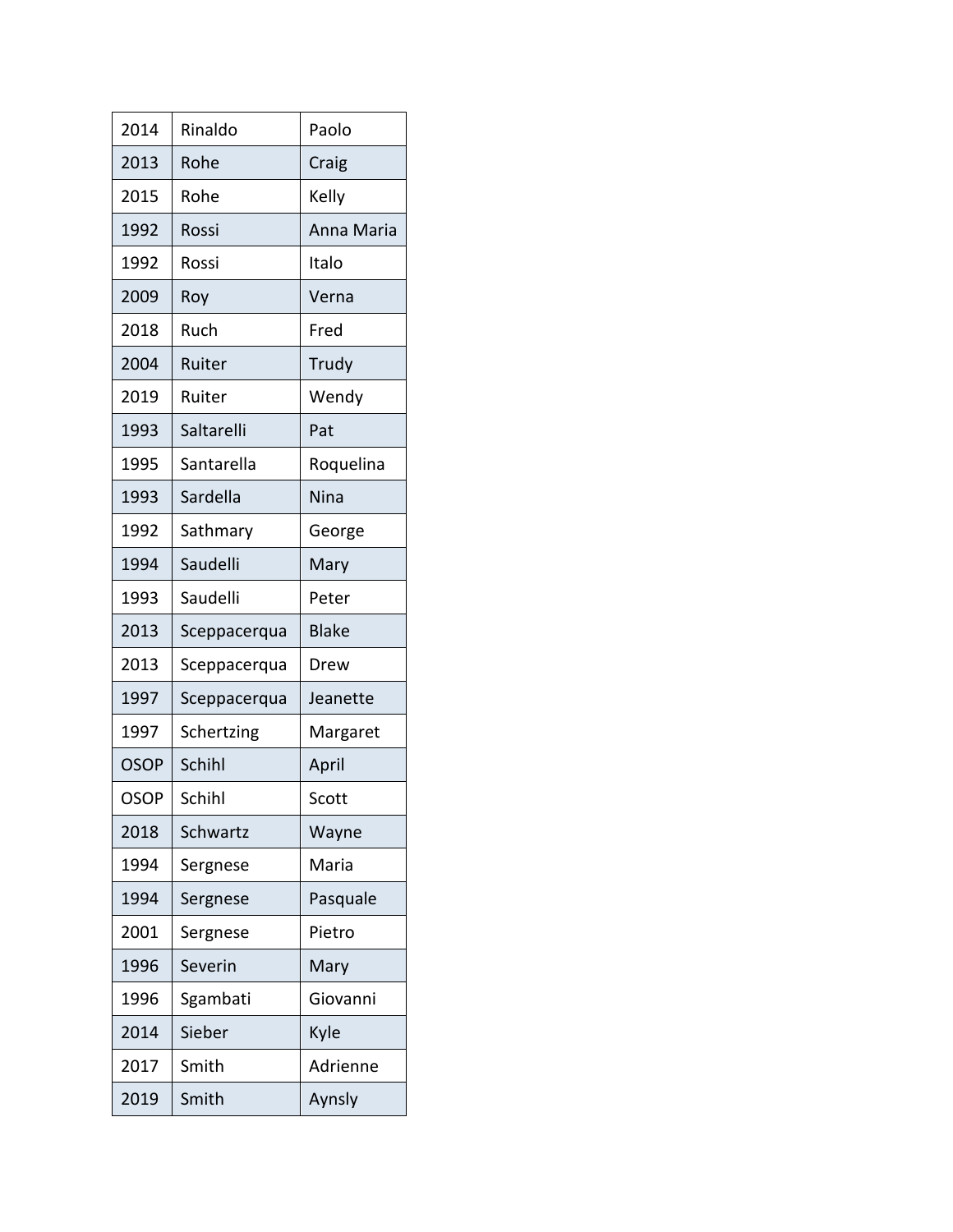| 2015 | Smith              | Georgia        |
|------|--------------------|----------------|
| 2013 | Sneek              | Ali            |
| 1996 | Sottana            | Rita           |
| 2004 | Spano              | Elvira         |
| 2010 | Spano              | Rocco Jr       |
| 2013 | <b>St Louis</b>    | Roxanne        |
| 2013 | Steele             | Mack           |
| 2013 | <b>Steele</b>      | Mitch          |
| 1993 | Stocco             | Inno           |
| 1993 | Stocco             | Mary Ann       |
| 2010 | <b>Stringer</b>    | <b>Bradley</b> |
| 2015 | <b>Suess</b>       | Jim            |
| 2013 | Sutherland         | Beau           |
| 2014 | Sutherland         | Lindsay        |
| 2018 | Tamburri           | Tanya          |
| 2013 | Teal               | Lindsay        |
| 1995 | <b>Titone</b>      | Antonietta     |
| 1995 | Titone             | Nicola         |
| 2014 | Tonelli            | Gary           |
| 2013 | <b>Tonnos</b>      | Krysten        |
| 2014 | Totten             | Rhonda         |
| 2015 | Totten-<br>Jacques | Allison        |
| 1996 | Trasatti           | Josephine      |
| 1996 | Trasatti           | Tony           |
| 2005 | Tummillo           | Jim            |
| 2004 | Ursini             | Domenic        |
| 1993 | Ursini             | Maria          |
| 2013 | Vince              | Joe            |
| 2014 | Weaver             | Tom            |